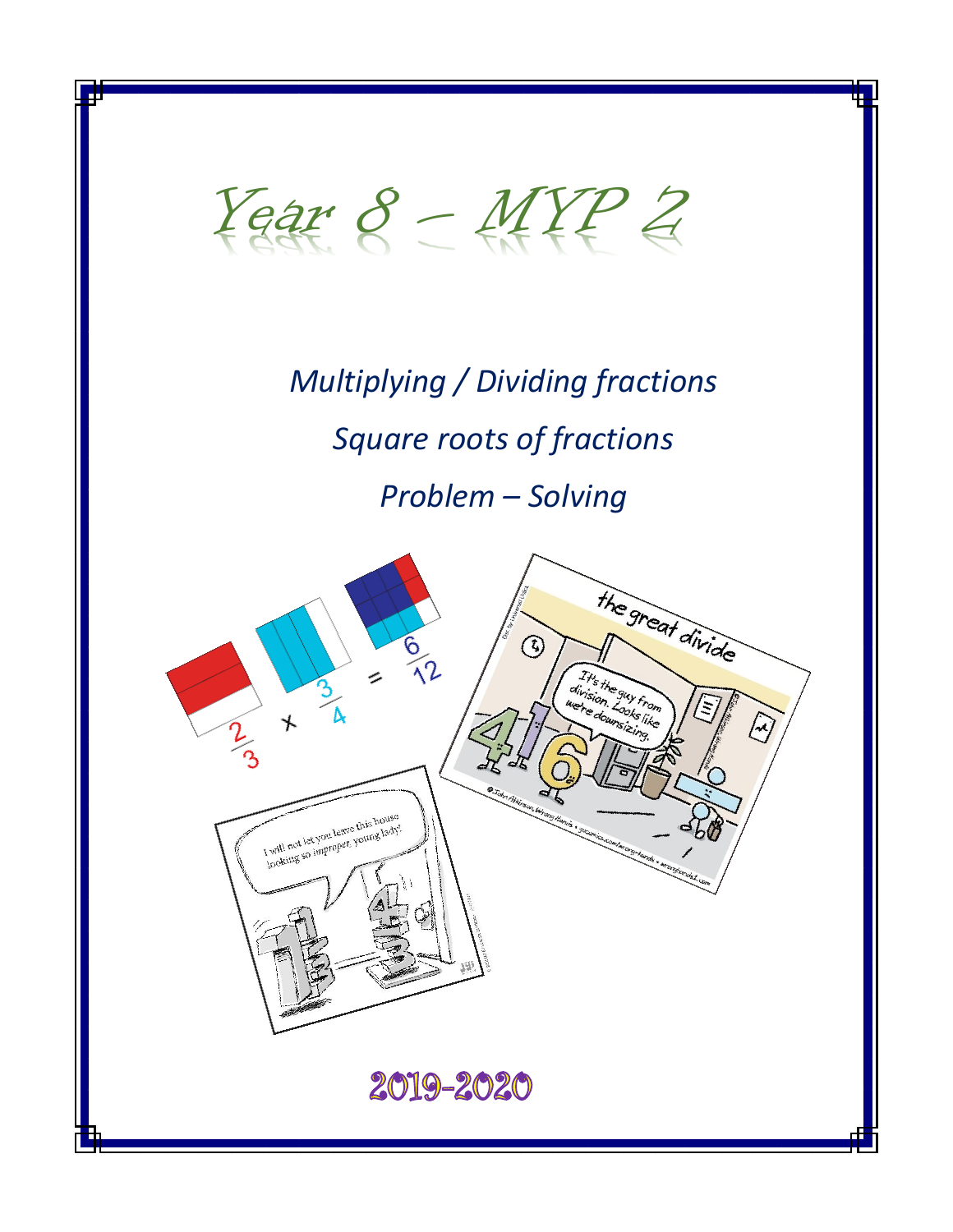### *Multiplying Fractions*

To multiply two fractions, we multiply the two numerators to get the new numerator and multiply the two denominators to get the new denominator.

 $\overline{a}$  $\boldsymbol{b}$  $\chi$  $\mathcal{C}_{0}$  $\boldsymbol{d}$ =  $a \times c$  $b \times d$ 

 $\frac{\partial}{\partial x} \frac{\partial}{\partial y} = \frac{\partial}{\partial x} \frac{\partial}{\partial y}$ 

Don't forget to turn the mixed numbers into improper fractions before you proceed with the operations.

operations.

To help make multiplication easier, we can cancel any common factors in the numerator and denominator before we multiply.

|  |                                                                                            | <b>Example</b>                             |                                                                                                                              |
|--|--------------------------------------------------------------------------------------------|--------------------------------------------|------------------------------------------------------------------------------------------------------------------------------|
|  | Find: $\frac{4}{9} \times \frac{3}{5}$                                                     | <b>b</b> $\frac{4}{9} \times 1\frac{7}{8}$ |                                                                                                                              |
|  |                                                                                            |                                            |                                                                                                                              |
|  | $\frac{4}{9} \times \frac{3}{5}$<br>= $\frac{4}{3} \times \frac{3}{5}$<br>= $\frac{4}{15}$ |                                            | $\begin{array}{c} \frac{4}{9} \times 1 \frac{7}{8} \\ = \frac{1}{3} \frac{4}{9} \times \frac{15}{9} \frac{5}{2} \end{array}$ |
|  |                                                                                            |                                            | $=\frac{5}{6}$                                                                                                               |
|  |                                                                                            |                                            |                                                                                                                              |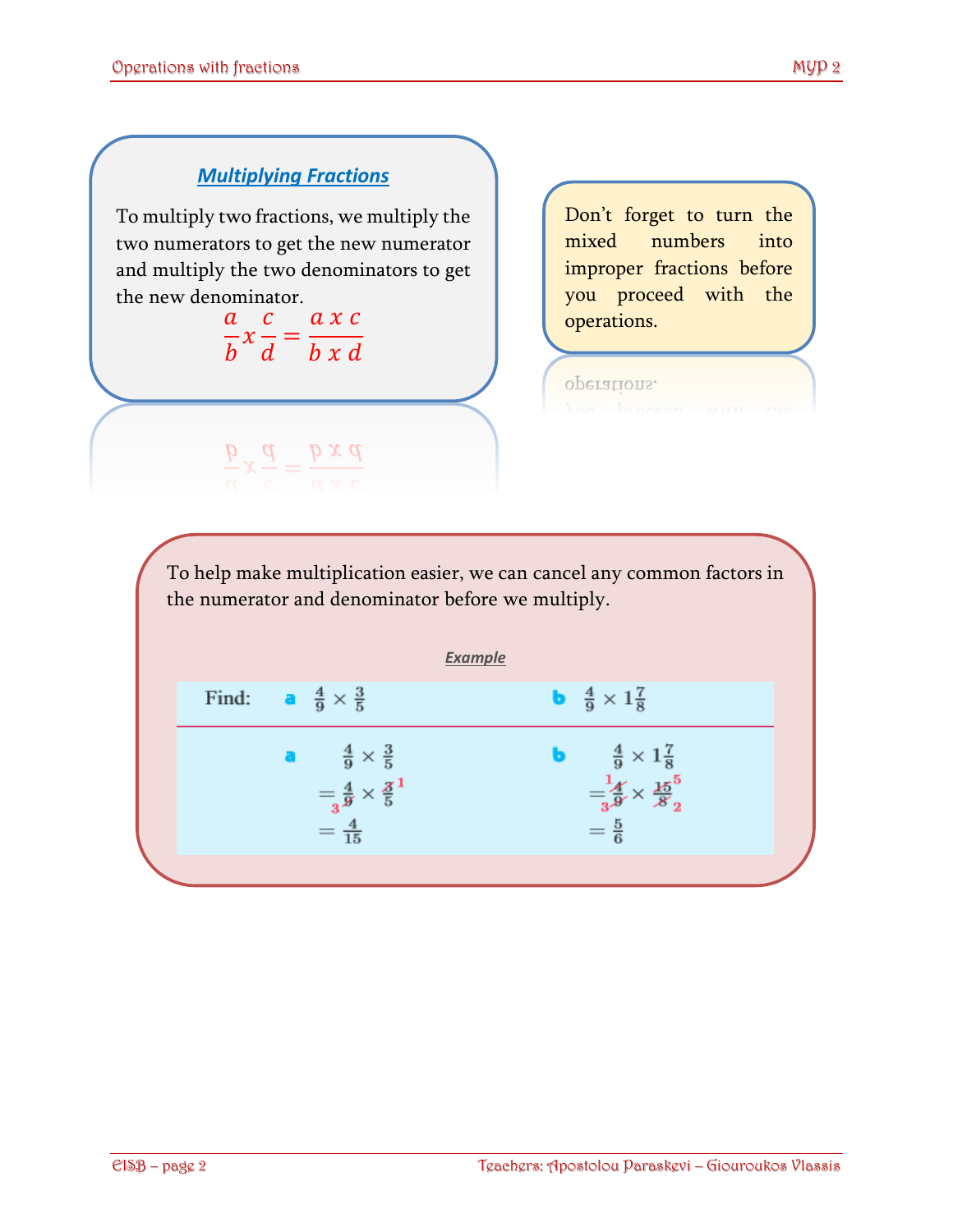1. Multiply the fractions.

| a) $\frac{3}{7} x \frac{2}{11}$                                         | i) $-\frac{4}{5}x(-\frac{2}{3})$                                            |
|-------------------------------------------------------------------------|-----------------------------------------------------------------------------|
| b) $\frac{3}{5}$ x $\frac{15}{12}$                                      | j) $-2\frac{3}{5}x(-4\frac{1}{6})$                                          |
| c) $\frac{6}{13} x \frac{2}{5}$                                         |                                                                             |
| d) $\frac{12}{36}x \frac{4}{8}$                                         | k) $-2\frac{1}{5}x \left(-1\frac{2}{7}\right)x \frac{14}{4}$                |
| e) $\frac{15}{8}$ x $\frac{24}{45}$                                     | 1) $\frac{1}{5} x \left(-2 \frac{2}{3}\right) x \left(-\frac{3}{4}\right)$  |
| f) $2\frac{3}{7}x4\frac{2}{7}$                                          | m) $\frac{3}{4}$ of 64                                                      |
| g) $4\frac{1}{4}x\frac{4}{8}$                                           | n) $\frac{5}{9}$ of 640                                                     |
| h) $-\frac{3}{5}x\frac{2}{6}$                                           |                                                                             |
| 2. Find:<br>a. $\frac{3}{4}x \frac{2}{5} + \frac{5}{8}x (\frac{-2}{5})$ | c. $\frac{1}{2}$ x $\frac{2}{5}$ x $\left(-\frac{1}{5}-\frac{3}{10}\right)$ |
|                                                                         |                                                                             |

b. 
$$
\left(\frac{2}{5} - \frac{15}{12}\right) x \frac{3}{2}
$$
 d.  $-\frac{12}{36} x 2 \frac{4}{8} - 3 \frac{1}{4}$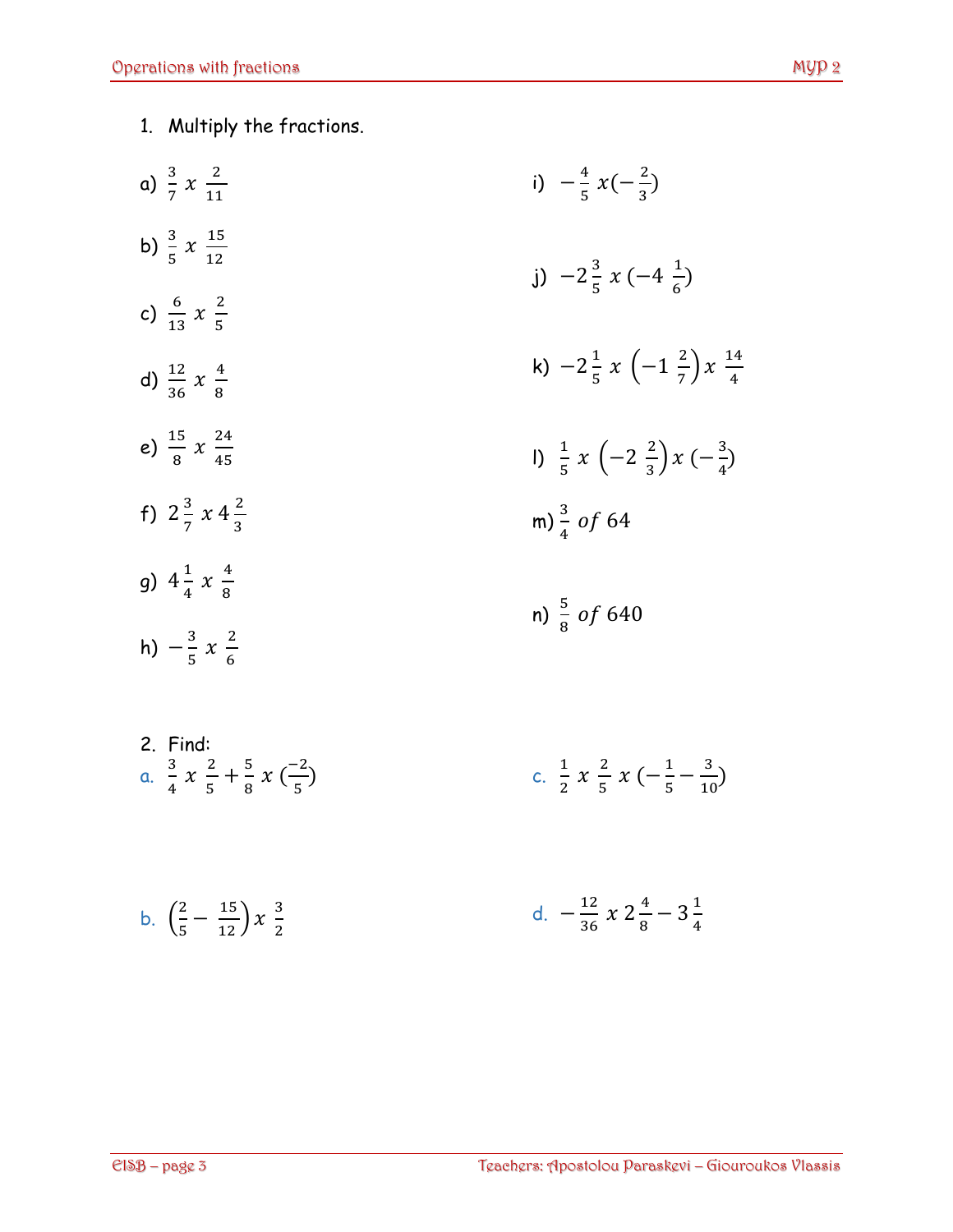### *Dividing Fractions*

To divide two fractions, we multiply the first fraction by the reciprocal of the second.

> $\overline{a}$  $\boldsymbol{b}$ ÷  $\overline{c}$  $\boldsymbol{d}$ =  $\overline{a}$  $\boldsymbol{b}$  $\chi$  $\boldsymbol{d}$  $\mathcal{C}_{0}^{0}$ =  $a x d$  $b \mathrel x c$

- 3. Divide the fractions.
- a)  $\frac{3}{7} \div \frac{2}{11}$ 11 b)  $\frac{3}{5} \div \frac{2}{12}$ 12 c)  $\frac{6}{7} \div \frac{2}{5}$ 5 d)  $\frac{12}{24} \div \frac{4}{8}$ 8 e)  $\frac{5}{8} \div \frac{4}{5}$ 5 f)  $2\frac{3}{7}$  $\frac{3}{7} \div 4\frac{2}{3}$ 3 g)  $3\frac{1}{4}$  $\frac{1}{4} \div \frac{4}{8}$ 8 h)  $-\frac{2}{5}$  $rac{2}{5} \div \frac{2}{6}$ 6 i)  $-\frac{4}{5}$  $\frac{4}{5} \div (-\frac{1}{3})$  $\frac{1}{3}$ j)  $-2\frac{1}{5}$  $\frac{1}{5} \div (-5\frac{1}{6})$  $\frac{1}{6}$

# the reciprocal of  $\frac{a}{b}$  is  $\frac{b}{a}$

Two numbers are reciprocals of each other if their product is one.

For example:  $5 \times \frac{1}{5} = 1$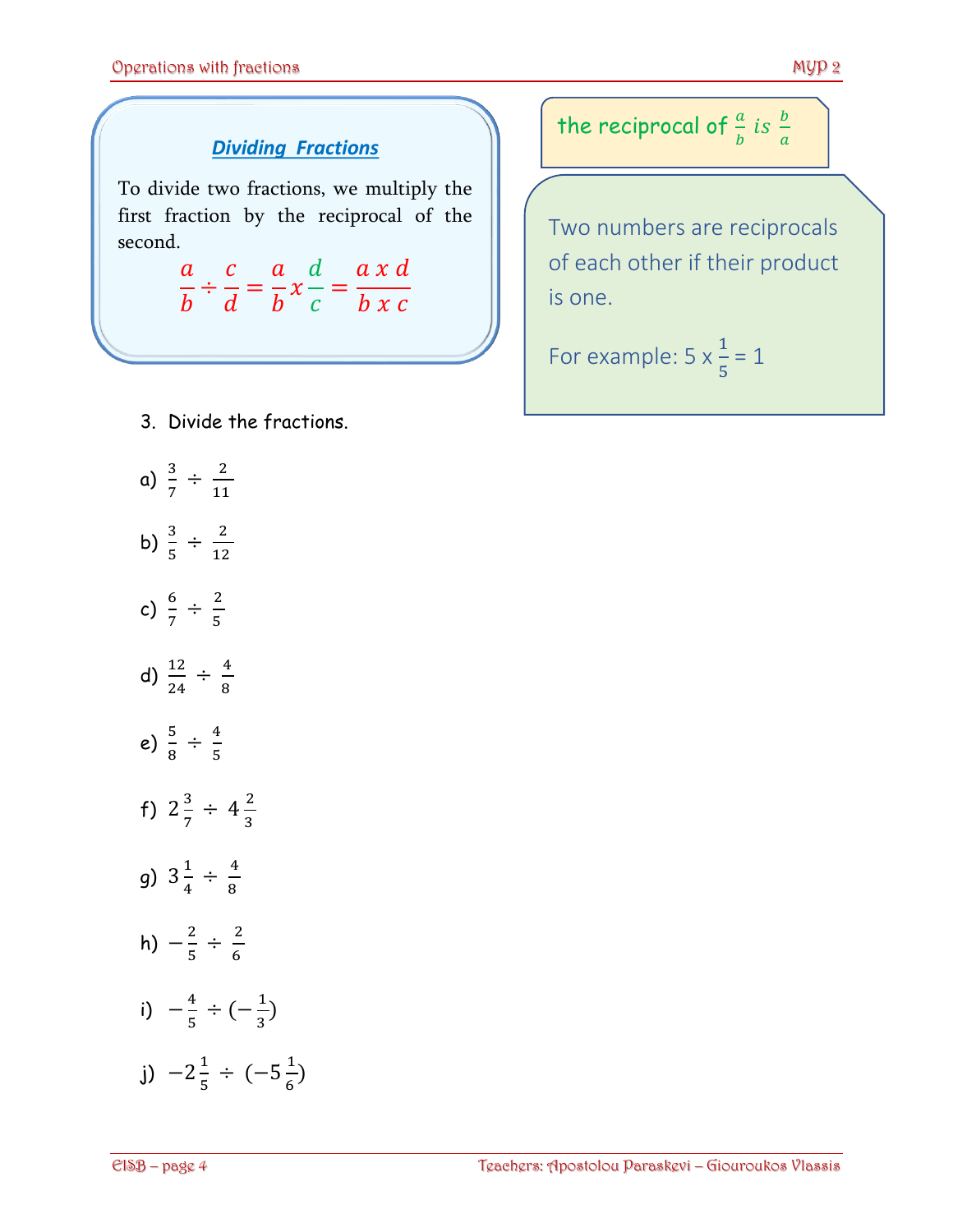- 4. Find: a.  $\frac{3}{7}$  $\frac{3}{4} \div \frac{2}{5}$  $\frac{2}{5} + \frac{5}{8}$  $\frac{5}{8}$  x  $\left(\frac{-2}{5}\right)$  $\frac{2}{5}$ b.  $\left(\frac{2}{5}\right)$  $\frac{2}{5} - \frac{15}{12}$  ÷  $\frac{3}{2}$
- c.  $\frac{1}{7}$  $\frac{1}{5} \div \frac{2}{5}$  $rac{2}{5}$  x (- $rac{1}{5}$  $\frac{1}{5} - \frac{3}{10}$  $\frac{3}{10}$

d. 
$$
-\frac{12}{36} + 2x \frac{4}{8} - 3\frac{1}{4} \div 1\frac{2}{3}
$$

2

## Word problems

- *1.* Denis bought 75kg of chocolate. He packed the chocolate equally in 7 bags. How much chocolate did he pack in each bag?
- *2.* Sepanta earned 2,100\$. He spent 1/3 on rent and 1/5 on food. How much money did he have left?
- *3.* Nina walked 4 $\frac{1}{5}$  $\frac{1}{5}$  km. Hana walked 2 $\frac{1}{4}$  $\frac{1}{4}$  km less than Nina.
- a) How far did they walk altogether?
- b) How many km are left to complete 8 km in total?
- 4. Magnus ate  $\frac{1}{3}$  cake. Alexi ate  $\frac{1}{4}$  cake more than Magnus. How much cake did they eat altogether?
- 5. Viki bought 2 litres of milk. She drank $\frac{1}{5}$  of it and gave  $\frac{3}{8}$  liters to her friend. How much milk did Viki have left?
- 6. Tamara bought 3 $\frac{1}{6}$  $\frac{1}{6}$  kg of sugar. She used 2 $\frac{1}{3}$  $\frac{1}{3}$ kg while baking cookies. How much sugar did she have left?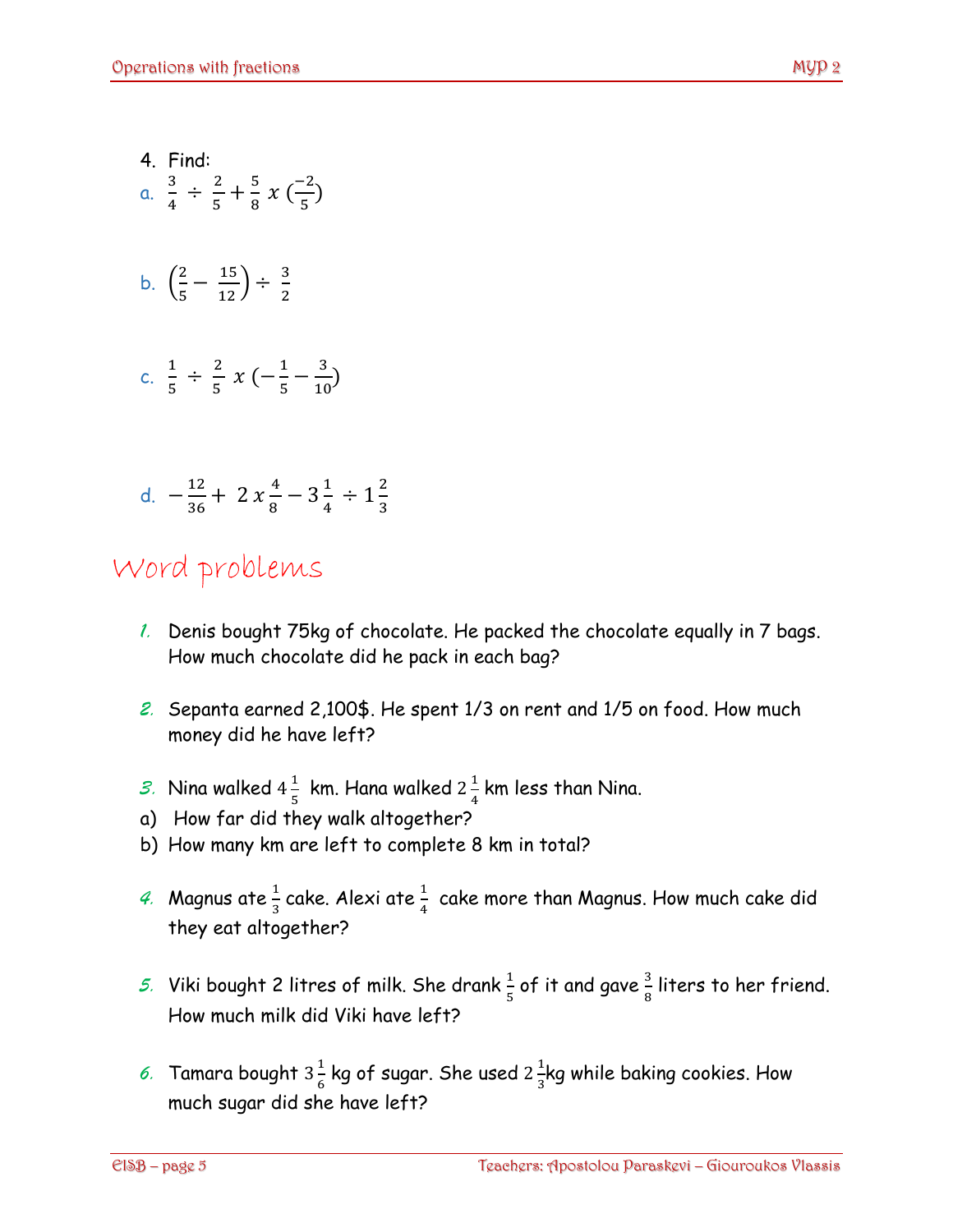- a) If she decides to give half of the remaining sugar to Rebeka, how much will Rebeka have to bake her cookies?
- b) Were the cookies tasty?
- 7. Two friends shared a pack of potato chips. One day they ate  $\frac{1}{2}$  of it and the next day they ate  $\frac{1}{3}$  of the remaining.
- a) What fraction of the pack remains for the third day?
- b) If they share what is left equally, what will their portion be?
- $\mathscr{S}_\cdot$  Two friends shared a pack of potato chips. One day they ate  $\frac{1}{2}$  of it and the next day they ate  $\frac{1}{3}$  of the original pack.
- c) What fraction of the pack remains for the third day?
- d) If they share what is left equally, what will their portion be?
- *9.* Which is the better score in a mathematics test, 29 out of 32 or 7 out of 8?



### Exercises

- *10.*  $\frac{2}{3}$  of an amount of money is \$ 580. Find:
	- a.  $\frac{1}{2}$  $\frac{1}{3}$  of the money b. the whole amount.
- $\mathcal{U}$ ,  $\frac{4}{11}$  of Magnus' daily free time is spent in talking with his friends. He then spends the rest, which is 77 min, in studying. Calculate how many minutes he spends talking and how much free time he has in total.